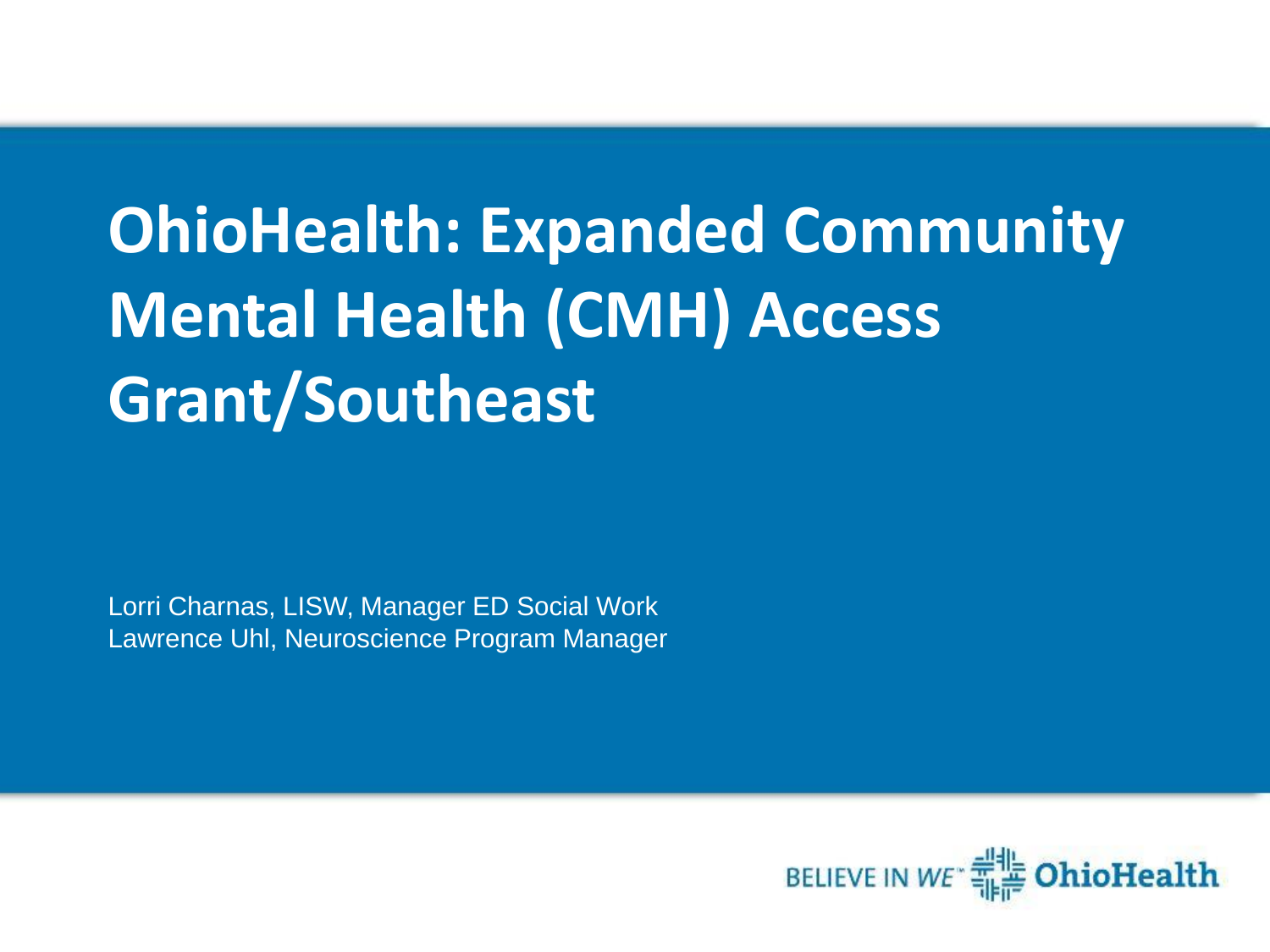#### **The Grant & Southeast collaboration was meant to expand community mental health services and better the patient experience.**



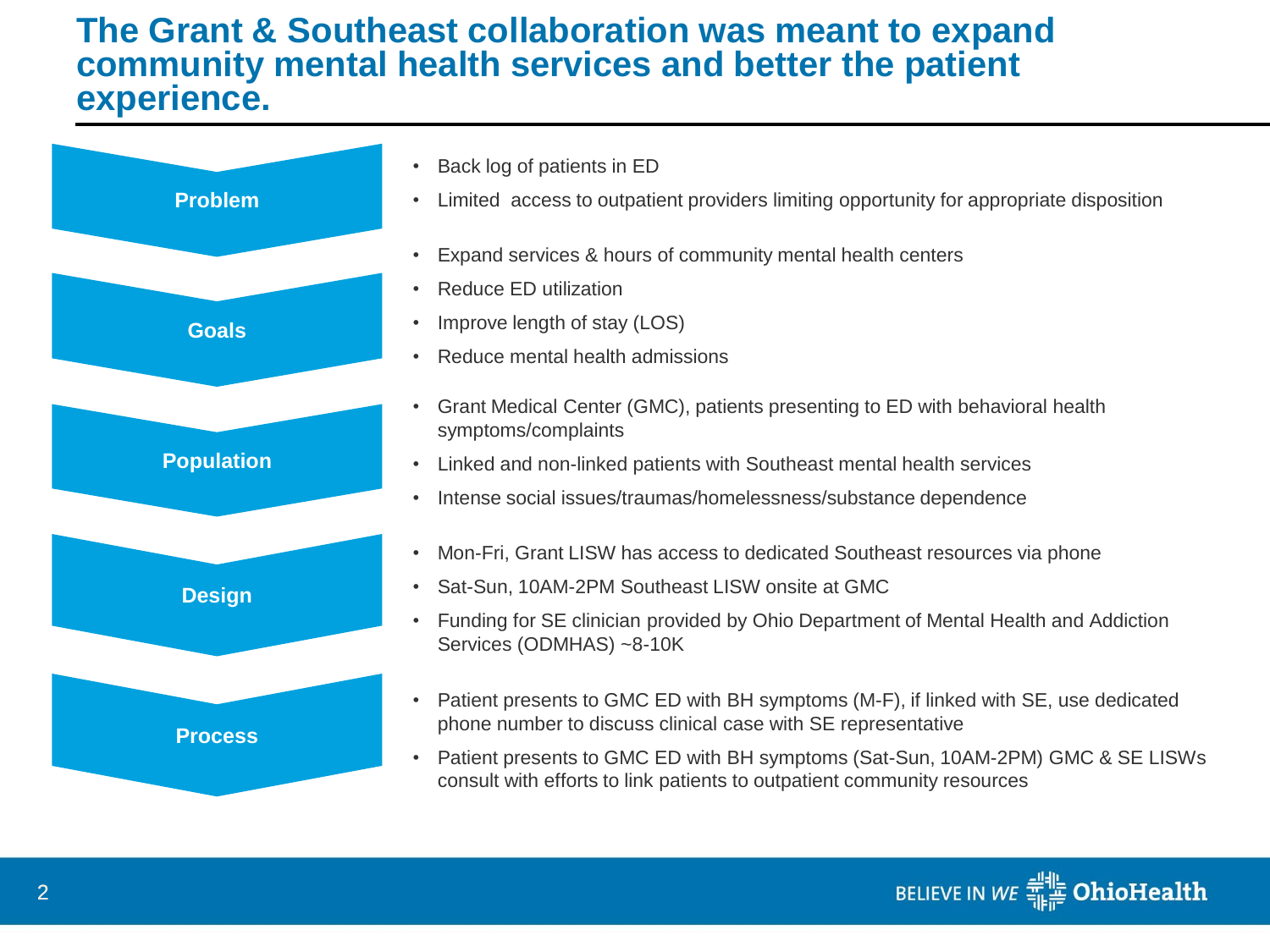# **Design work began in Spring of 2016 with pilot beginning Fall of 2016.**



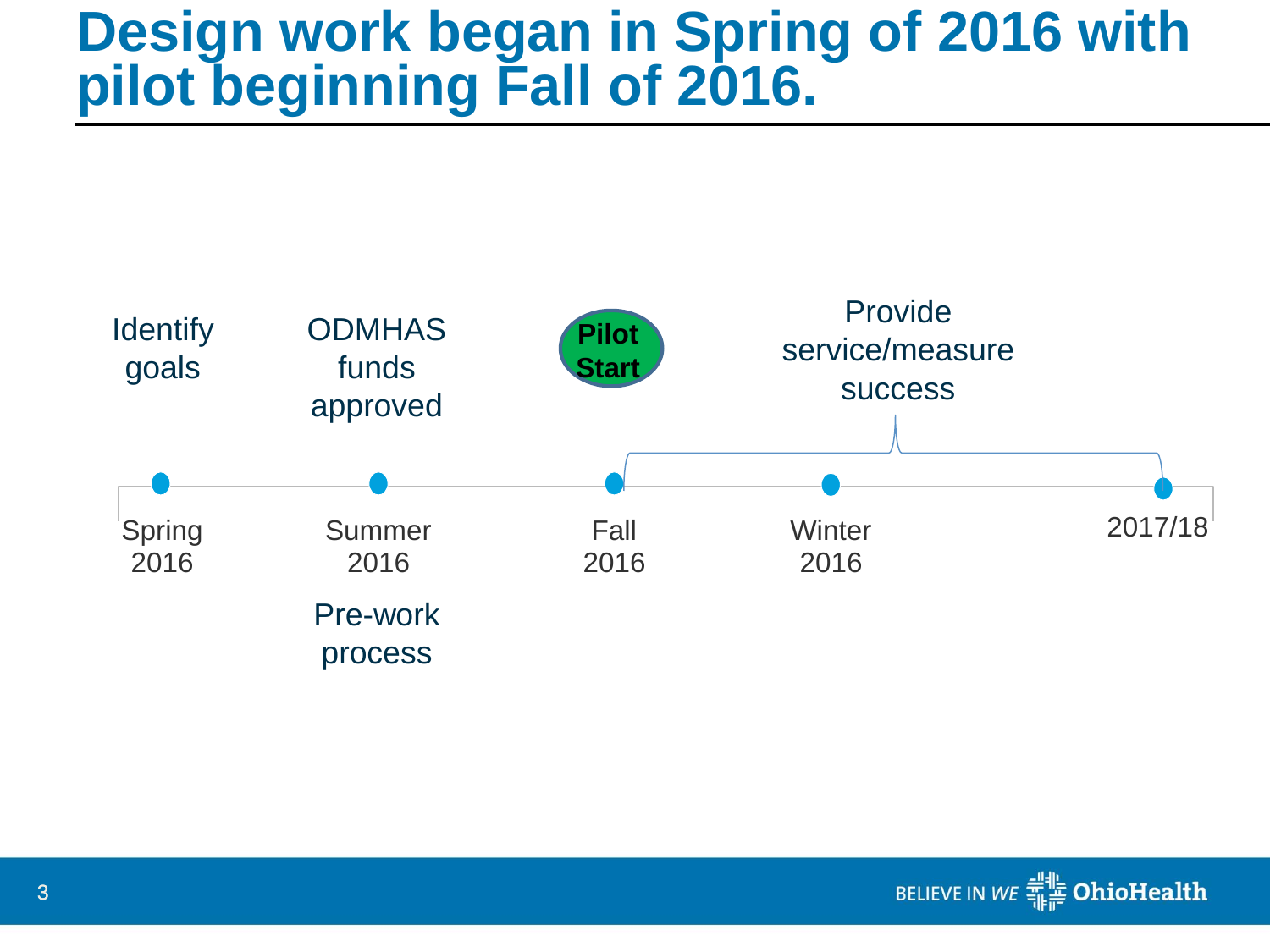## **GMC/SE collaboration closes gaps in care and allows for quicker response from behavioral health providers**



### Real-time Benefits

- Clinician collaboration
- Access to records



4

Follow Up

• Handoff to community mental health • Outpatient programs

## Important findings:

- Improved Disposition to home ~80% pilot vs ~50% non-pilot population
- Improved LOS ~1.5 hour in ED on avg. for pilot population
- Funding the pilot for a year duration was only an investment of ~8-10K (major impact with small investment)

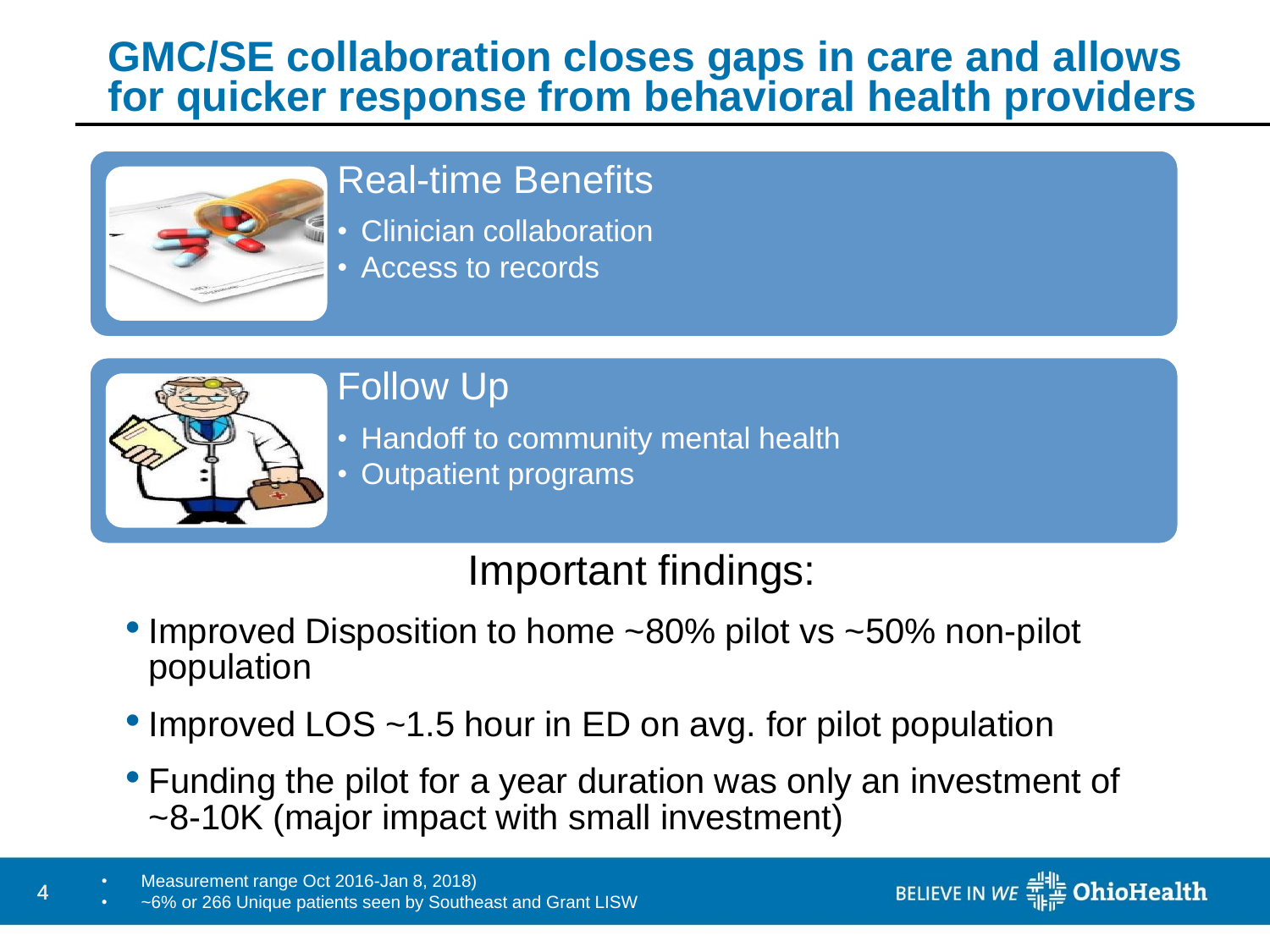#### **Grant/SE pilot intervention is impacting a very small percentage of patients. LOS improved as well as disposition, but most patients return for additional services.**

Conclusions:

- **Minimal investment (~8-10K) created huge impact in savings based on bettering disposition alone.** 
	- $\triangleright$  Disposition to home improved dramatically  $\sim$ 30% better compared to non-pilot population
	- $\triangleright$  Positive impact on LOS, shorter by  $\sim$  1.5 hours in ED compared to non-pilot population
	- $\triangleright$  Having consistent contact with Southeast during non-staffed hours is beneficial for clinicians and the patient
		- $\triangleright$  Helps close medication gaps returns patients to baseline
		- $\triangleright$  Understand patients current treatment
		- $\triangleright$  Provides clinical data so care team can coordinate and execute care more efficiently

#### Recommendations:

- Continue program with grant/other funding
	- Run a similar pilot at a different facility and compare results
	- Explore expanding hours of on-site presence
	- Explore providing EHR access to appropriate resources for seamless documentation
	- Explore quantifying volume of dedicated resource contacts via phone
- Create more specific measured goals
	- Reduce ED utilization by X%
	- Improve LOS by Y
	- Improve D/C disposition by Z%